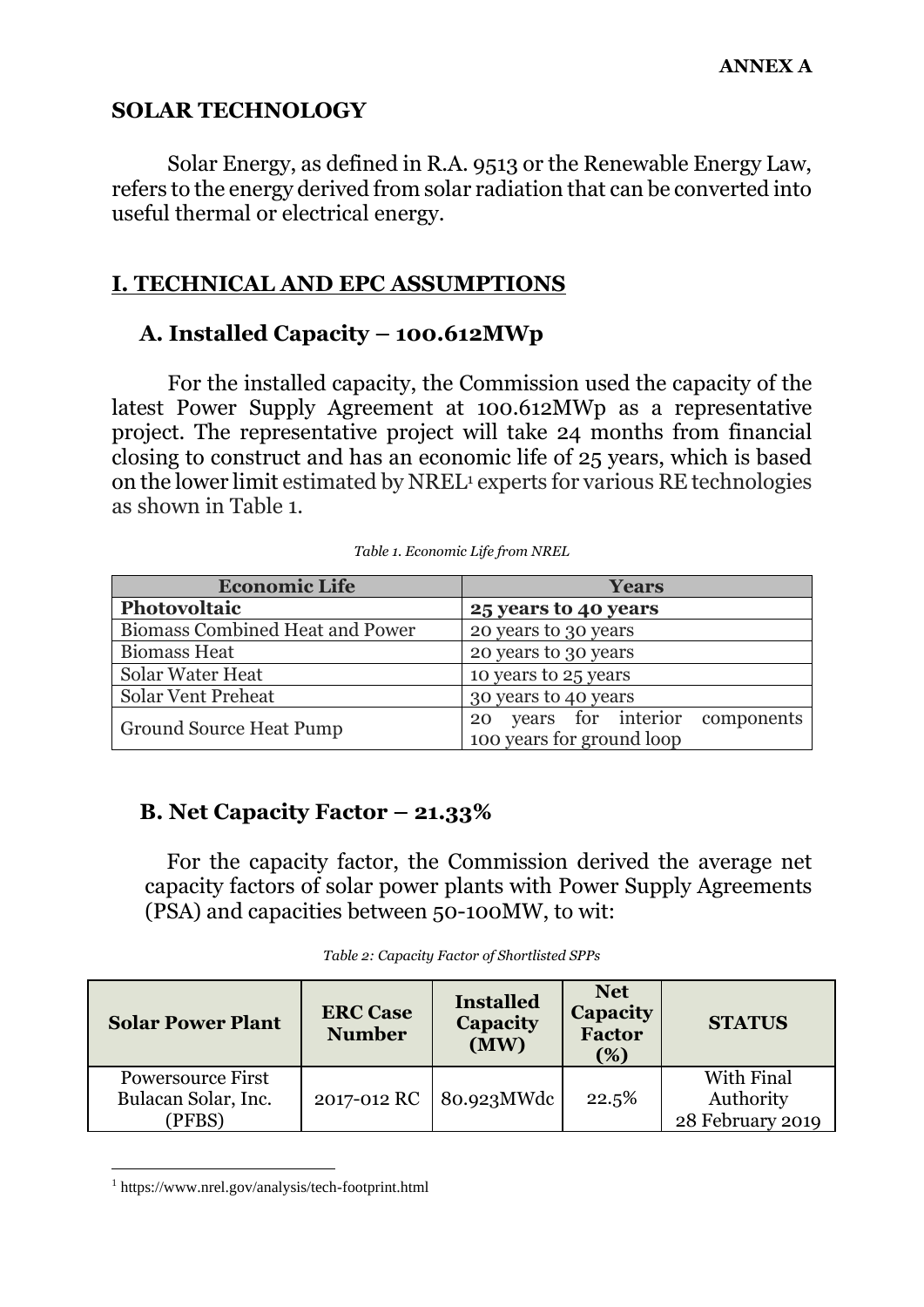| <b>Solar Power Plant</b>                                        | <b>ERC Case</b><br><b>Number</b> | <b>Installed</b><br>Capacity<br>(MW) | <b>Net</b><br><b>Capacity</b><br><b>Factor</b><br>(%) | <b>STATUS</b>                              |
|-----------------------------------------------------------------|----------------------------------|--------------------------------------|-------------------------------------------------------|--------------------------------------------|
| <b>Solar Philippines</b><br><b>Tanauan Corporation</b>          | 2017-014 RC                      | 50MWac                               | 20.5%                                                 | With Final<br>Authority<br>28 May 2019     |
| <b>Solar Philippines</b><br><b>Tarlac Corporation</b><br>(SPTC) | 2017-094 RC                      | 100MWdc                              | 21.0%                                                 | With Interim<br>Relief<br>20 February 2018 |
| <b>Average</b>                                                  |                                  |                                      | 21.33%                                                |                                            |

Thus, the Commission adopted the average net capacity factor of **21.33%.**

#### **C. EPC Cost, Transportation to Project Site, Balance of Plant, Switchyard and Transformers, Transmission Interconnection Cost, Access/Service Roads Cost, Other Development Cost and Initial Working Capital – US\$864.12/kW**

The Commission considered the actual Equipment, Procurement, and Construction (EPC) Costs of one solar plant based on its 2020 Audited Financial Statement, to wit:

| Table 3. Project Cost |
|-----------------------|
|                       |

| <b>Project</b>                     | <b>Amount (PhP)</b> |
|------------------------------------|---------------------|
| Infrastructure and Interconnection | 1,752,292,000       |
| <b>Solar PV Modules</b>            | 1,533,065,344       |
| <b>Project Development</b>         | 1,164,642,656       |
| <b>Total</b>                       | 4,450,000,000       |

Note that the above costs are in 2019, thus, the Commission adjusted them to reflect the 2021 cost of solar PV modules. The Commission adopted the information from PV Insights <sup>2</sup>, a premier international solar PV research firm, particularly the trend in the annual cost of solar PV modules. Table  $\overline{4}$  shows the cost of PV modules for years 2019 to 2021.

<sup>2</sup> https://www.bloomberg.com/news/articles/2021-05-23/solar-power-s-decade-of-falling-costs-is-thrown-intoreverse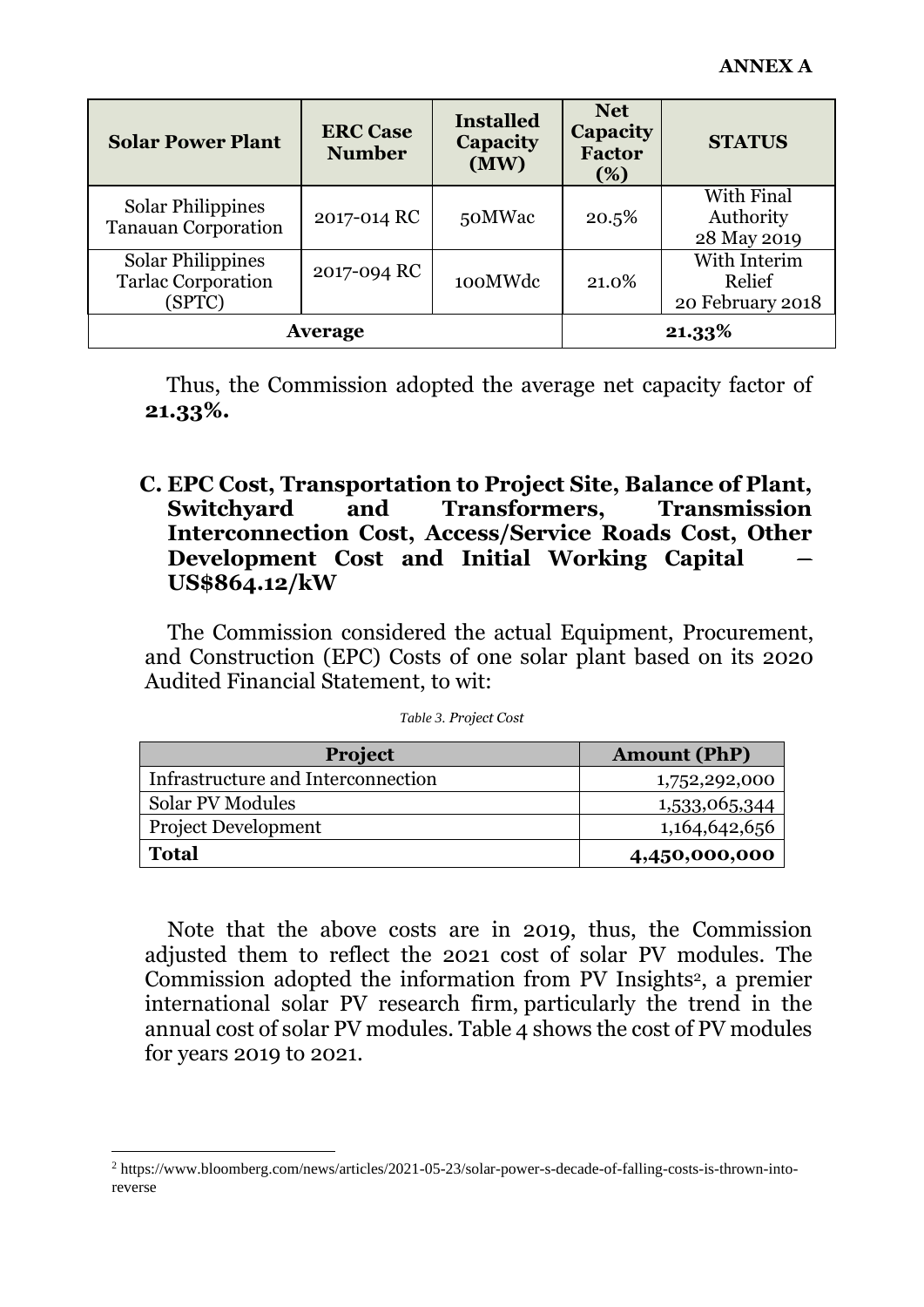| Year | <b>Price of PV</b><br><b>Modules</b> | <b>Solar Panels</b>                                                     |
|------|--------------------------------------|-------------------------------------------------------------------------|
| 2019 | $-12.8%$                             | PhP <sub>1</sub> ,533,065,344 x (1-12.80%) =<br>PhP1,336,832,980        |
| 2020 | $-11.5%$                             | PhP <sub>1</sub> ,336,832,979.97 x (1-11.50%) =<br>PhP1,183,097,187     |
| 2021 | 15.4%                                | PhP <sub>1</sub> , 183, 097, 187. 27 x (1+15.40%) =<br>PhP1,365,294,151 |

#### *Table 4. Updated Project Cost for 2021*

Based on the foregoing, the Commission adjusted the amount for EPC; switchyard and transformers; transmission cost; access road cost; and other development cost amounting to Php4,282,228,807, equivalent to US\$864.12/kWp or **US\$864,118.47/MW** using the 2021 base Peso Exchange Rate of PhP49.2546:US\$13, which was the average Philippine Peso per US Dollar exchange rate for CY 2021 as detailed below:

*Table 5. Original and Adjusted Project Cost for 2021*

| Project                               | <b>Original Amount (PhP)</b> | <b>Adjusted Amount (PhP)</b> |
|---------------------------------------|------------------------------|------------------------------|
| Infrastructure and<br>Interconnection | 1,752,292,000                | 1,752,292,000                |
| <b>Solar PV Modules</b>               | 1,533,065,344                | 1,365,294,151                |
| <b>Project Development</b>            | 1,164,642,656                | 1,164,642,656                |
| <b>Total</b>                          | 4,450,000,000                | 4,282,228,807                |
| $US\$ /kWp                            | US\$897.97/kWp               | US\$864.12/kWp               |

## **D. Value-Added Tax (VAT) on Importation**

The Commission used the 12% VAT on importation.

# **E. Initial Working Capital (% of EPC) – 0%**

The Commission removed the initial working capital since this parameter is already part of the EPC cost.

<sup>3</sup> https://www.bsp.gov.ph/statistics/external/Table%2012.pdf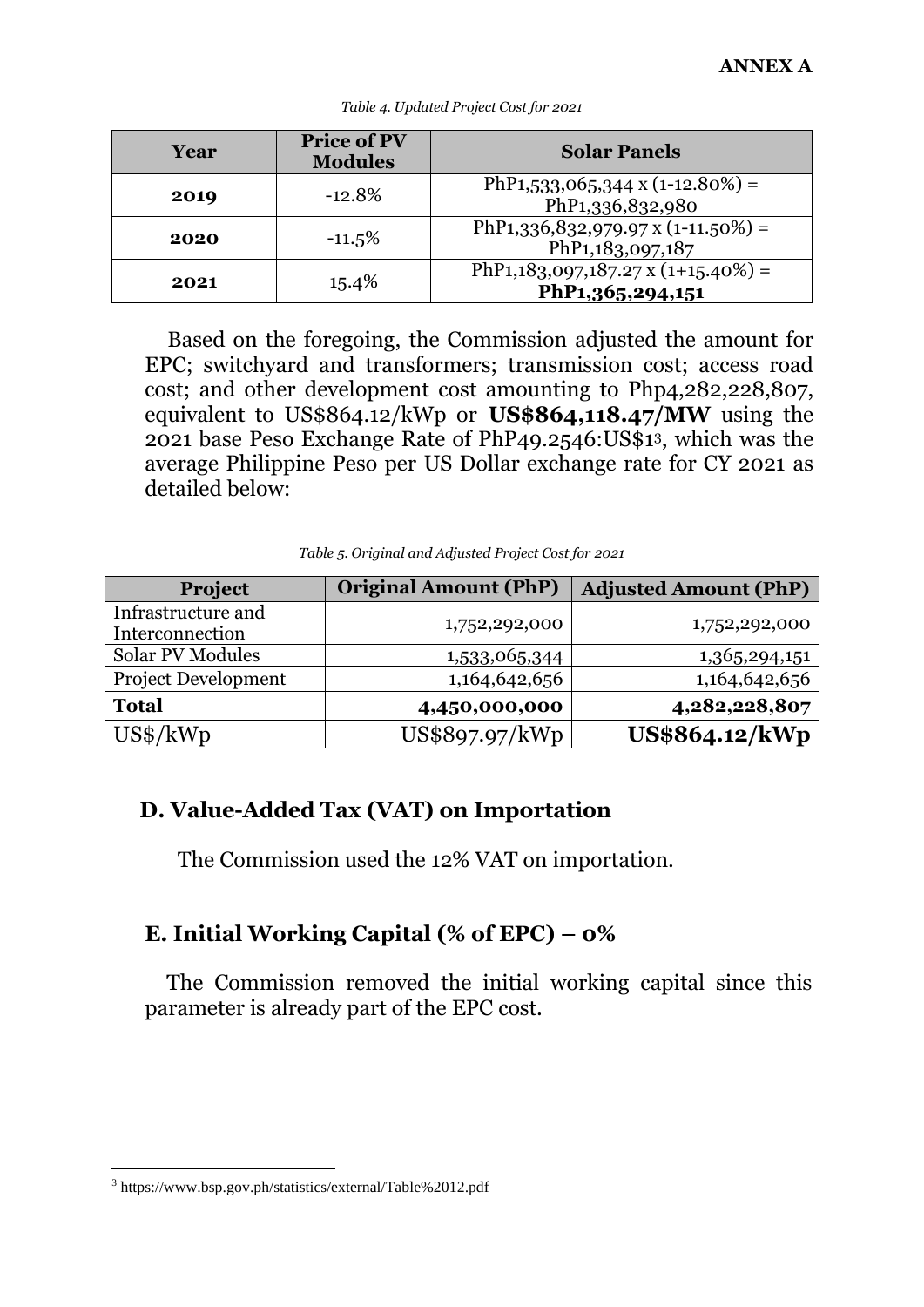## **F. Contingency Allowance (% of total cost) – 0%**

The Commission removed the 4% contingency allowance since all cost parameters were identified and with corresponding values.

## **II. OPERATING ASSUMPTIONS**

## **A. O&M Cost – US\$482,743.12/yr**

The Commission gathered the O&M Cost from the submitted 2020 Audited Financial Statement (AFS). The Commission used the annual O&M Fee of PhP23,777,319.15 or **US\$482,743.12/yr**.

## **B. VAT Recovery Level and Recovery Period**

The Commission used a VAT recovery level of 100%, consistent with Sections 21 (a) and (d) of RA9513 on the tax and duty free importation and zero-rated Value Added Tax transactions, respectively. The recovery period was patterned from the FIT2 which was at 5 years after the Commercial Operations Date (COD).

## **III. DEBT & EQUITY ASSUMPTIONS**

## **A. Local-to-Foreign Capital Ratio – 70:30**

The Commission used the 70:30 local to foreign ratio based on the average industry accepted ratio. Local upfront and other financing fees of 2% and local commitment fees of 0.5% were also adopted.

## **B. Interest Rate Local and Foreign – 5.81%**

The Commission used the local interest rates based on Average Bank Lending Rates<sup>4</sup> from 2015 to 2019 of the Bangko Sentral ng Pilipinas (BSP) resulting to a calculated interest rate of 5.81%.

*Table 6. Average Bank Lending Rates (2015-2019)*

| Table 0.1100 ago Bank Bohaing Rates (=01.) $\equiv$ 013) |      |     |
|----------------------------------------------------------|------|-----|
| Year                                                     | High | LOW |

<sup>4</sup> https://www.bsp.gov.ph/Statistics/Financial%20System%20Accounts/tab19\_dir.aspx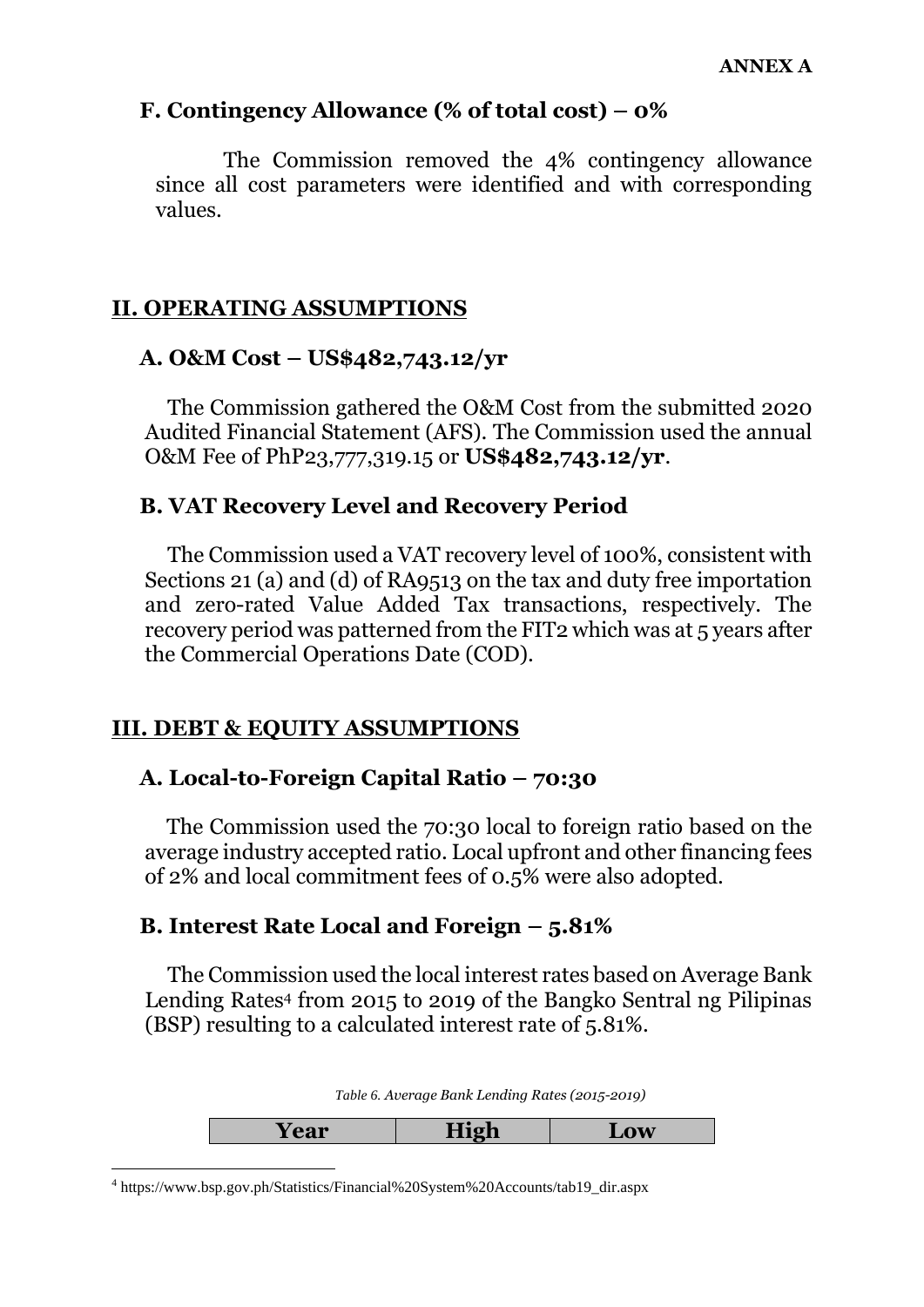| 2015           | 6.8768 | 4.4706 |
|----------------|--------|--------|
| 2016           | 6.6711 | 4.3001 |
| 2017           | 6.4924 | 4.1375 |
| 2018           | 7.1091 | 4.5735 |
| 2019           | 8.0177 | 5.4968 |
| <b>Average</b> |        | 5.81   |

#### **C. Repayment and Grace Periods**

The repayment period for local and foreign debts, similar to FIT2, which is 10 years from the end of the grace period was set by the Commission. Grace period on the other hand, remained at six (6) months from commercial operations date.

#### **D. Debt-to-Equity Ratio – 70:30**

The debt to equity ratio of 70:30, similar to FIT2, considering that it is consistent with the standard gearing of 60%-70% to 40%-30%<sup>5</sup> set by the Commission for new power plants in its previous rulings. The same policy was applied in previous issuances of the Commission.<sup>6</sup>

#### **E. Equity Internal Rate of Return – 13.67%**

The Commission used a 13.67% cost of equity, computed using parameters based on 2018 data and the Capital Asset Pricing Model (CAPM) formula, to wit:

$$
r_e = r_f + Beta_e \times MRP
$$

Where:

| $r_{\rm e}$ | $\equiv$ $\equiv$         | the nominal cost of equity                            |
|-------------|---------------------------|-------------------------------------------------------|
| $r_f$       | $\mathbf{r} = \mathbf{r}$ | risk free rate for the Philippines                    |
| $Betae$ =   |                           | the equity beta for benchmark generation company; and |
| $MRP =$     |                           | the Market Risk Premium (MRP)                         |
|             |                           |                                                       |

| <b>Particulars</b> | <b>Values</b> |
|--------------------|---------------|
|                    |               |

<sup>5</sup> Page 17 of Decision dockted under ERC Case No. 2014-153 RD, entitled In the Matter of the Application for the Approval of the Power Supply Agreement (PSA) Between First Bukidnon Electric Cooperative, Inc. (FIBECO) and King Energy Generation, Inc (KEGI)

<sup>6</sup> Ibid

<sup>7</sup> ERC Case No. 2019-003 RC (pp 40-42)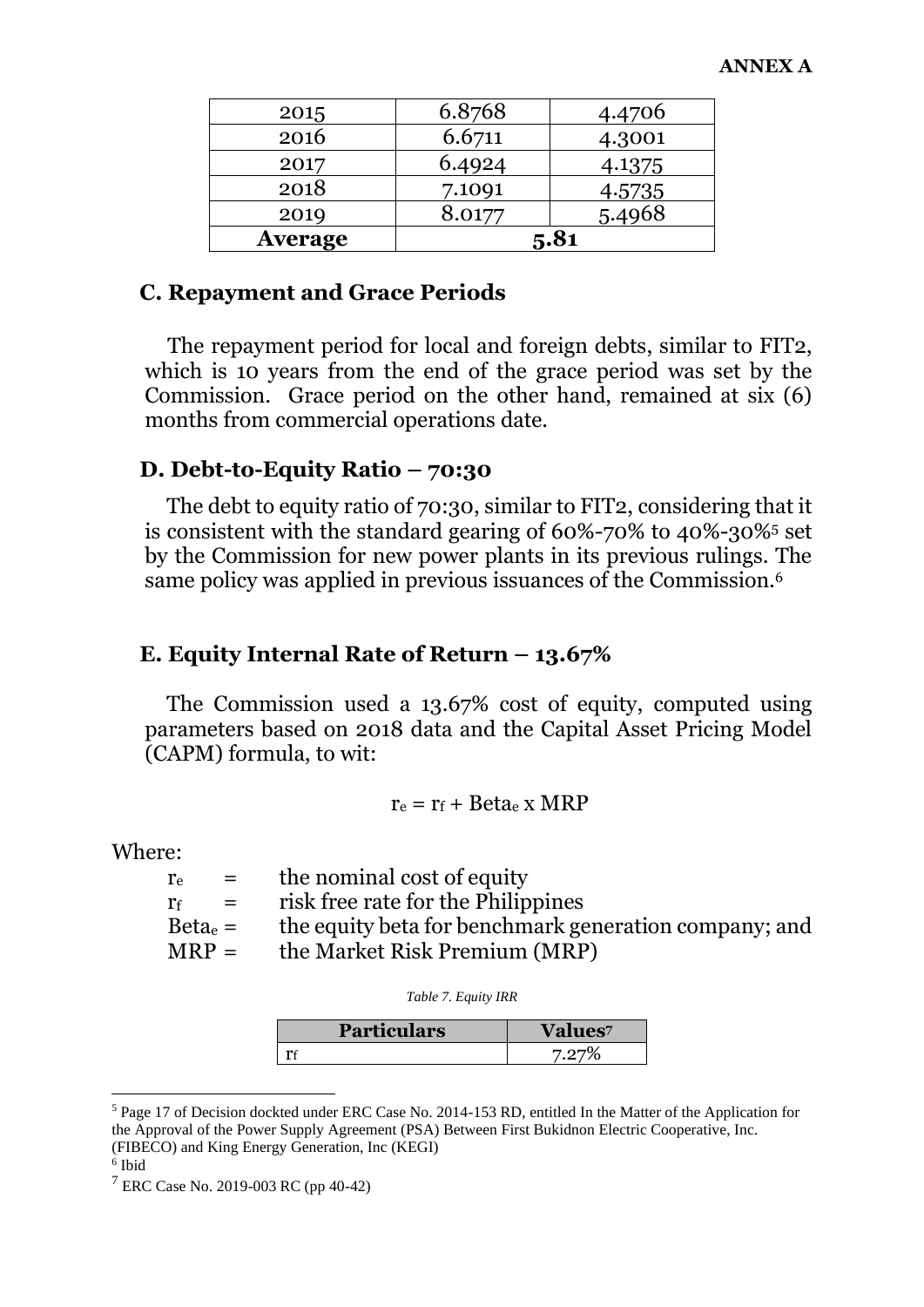| Betae                 | 1.00   |
|-----------------------|--------|
| <b>MRP</b>            | 6.40%  |
| <b>Cost of Equity</b> | 13.67% |

The table below shows the historical cost of equity from 2012 to 2018.

| <b>Parameters</b>        | 2012   | 2013   | 2014   | 2015   | 2016   | 2017   | 2018   |
|--------------------------|--------|--------|--------|--------|--------|--------|--------|
| Risk Free, rf            | 6.01%  | 5.03%  | 5.41%  | 3.63%  | 3.63%  | 5.25%  | 7.27%  |
| <b>Beta</b>              | 1.03   | 1.03   | 1.00   | 1.00   | 1.00   | 1.00   | 1.00   |
| <b>MRP</b>               | 10.13% | 9.40%  | 8.30%  | 8.60%  | 9.23%  | 8.40%  | 6.40%  |
| Cost of<br><b>Equity</b> | 16.44% | 14.71% | 13.71% | 12.23% | 12.86% | 13.65% | 13.67% |

*Table 8. Historical Cost of Equity*

Thus, based on table above, the Commission used the **13.67% 2018 Equity IRR**.

The resulting WACC based on the above equity IRR is 8.6%, and is reasonable since it is comparable to the 10% WACC<sup>8</sup> assumed for the Rest of the World in the calculation of the Levelized Cost of Electricity (LCOE) of Wind Power plants as shown in the table below:

|                                           |                          | <b>WACC</b>                 |                             |  |
|-------------------------------------------|--------------------------|-----------------------------|-----------------------------|--|
| <b>RE</b> Technology                      | Economic<br>Life (Years) | <b>OECD</b><br>and<br>China | <b>Rest of</b><br>the World |  |
| <b>Wind Power</b>                         | 25                       |                             |                             |  |
| Solar PV                                  | 25                       |                             |                             |  |
| <b>Concentrating Solar</b><br>Plant (CSP) | 25                       | 7.5%                        | 10\%                        |  |
| Hydropower                                | 30                       |                             |                             |  |
| <b>Biomass</b>                            | 20                       |                             |                             |  |
| Geothermal                                | 25                       |                             |                             |  |

#### *Table 9. WACC of RE Technologies*

 *\*OECD - Organisation for Economic Co-operation and Development*

#### **IV. TAX ASSUMPTIONS**

*<sup>8</sup> IRENA Report, entitled" Renewable Power Generation Costs in 2018" published in January 2019*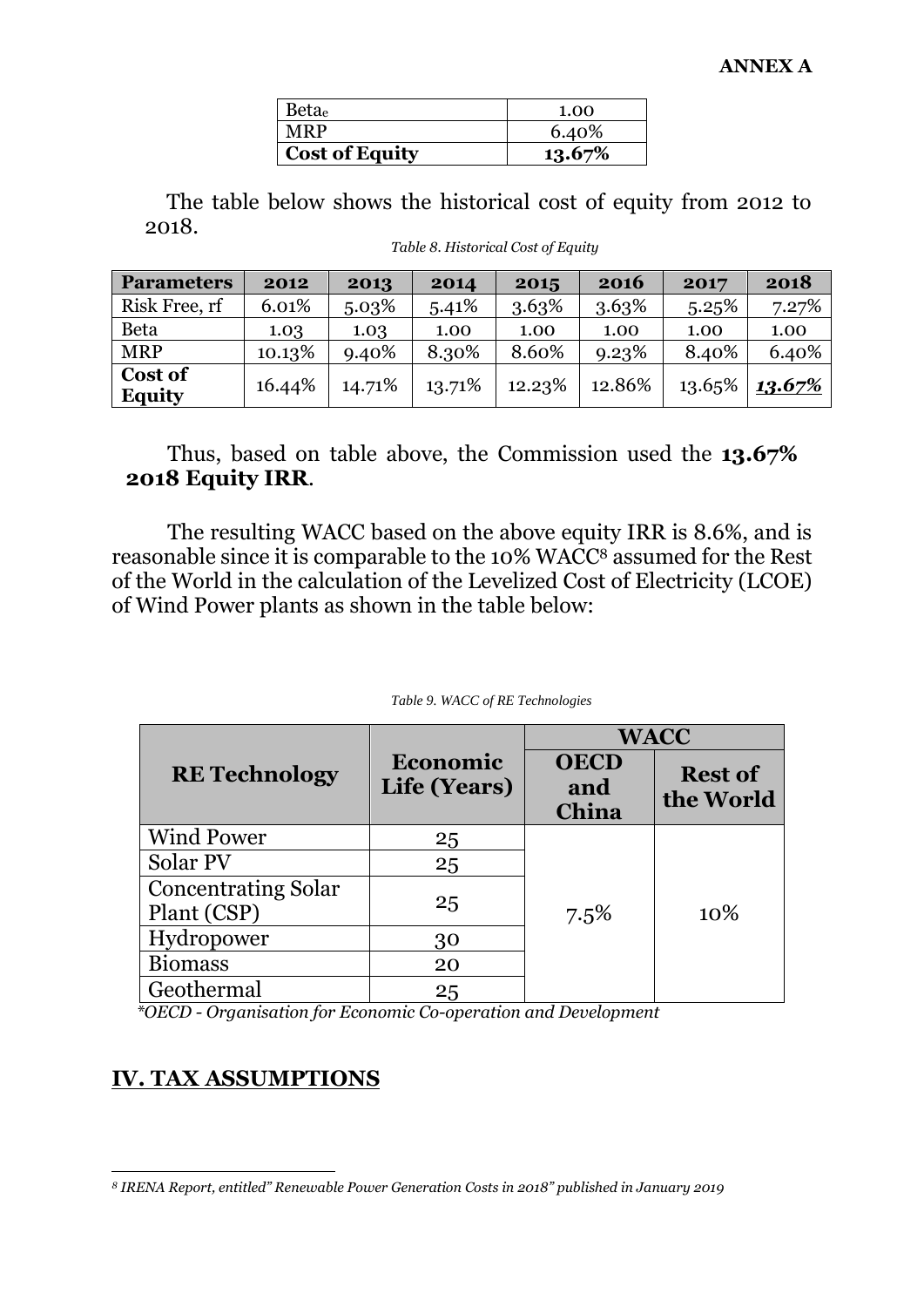The Commission used the following tax assumptions based on the provisions of R.A. 9136, R.A. 9513, the Local Government Code, and the National Internal Revenue Code (NIRC):

Income Tax Holiday – 7 years from COD Income Tax rate after ITH – 10% Property tax rate  $-1.5\%$ Property tax valuation/ assessment level – 80% Local Business  $\text{Tax} - 1\%$ Government Share – 1% ER1 -94 contribution – 1 centavo per kWh Withholding tax on interest (foreign currency)  $-10\%$ Gross receipts tax on interest (local currency) –  $5\%$ 

## **V. ECONOMIC ASSUMPTIONS**

## **A. Forward Peso Exchange Rate – PhP51.1501:US\$1**

In the evaluation of this parameter, the Commission used the average actual exchange rates for the period 2017 to 2021 <sup>9</sup>, and the exchange rate forecasts for the period 2022 to 202510, as shown below*:*

| <b>Particular</b> | Year | <b>Exchange Rate (PhP)</b> |
|-------------------|------|----------------------------|
|                   | 2017 | 50.4037                    |
|                   | 2018 | 52.6614                    |
| Historical        | 2019 | 51.7958                    |
|                   | 2020 | 49.6241                    |
|                   | 2021 | 49.2546                    |
|                   | 2022 | 52.7750                    |
| Forecast          | 2023 | 53.1775                    |
|                   | 2024 | 50.8775                    |
|                   | 2025 | 49.7808                    |
| Average           |      | 51.1501                    |

*Table 10. Philippine Peso per US Dollar Exchange Rates*

## **B. Local and Foreign Inflation Rate**

The Commission is in the position that no adjustments shall be made to take into account local and foreign inflation rates.

<sup>9</sup> https://www.bsp.gov.ph/statistics/external/Table%2012.pdf

<sup>10</sup> https://longforecast.com/usd-to-php-today-forecast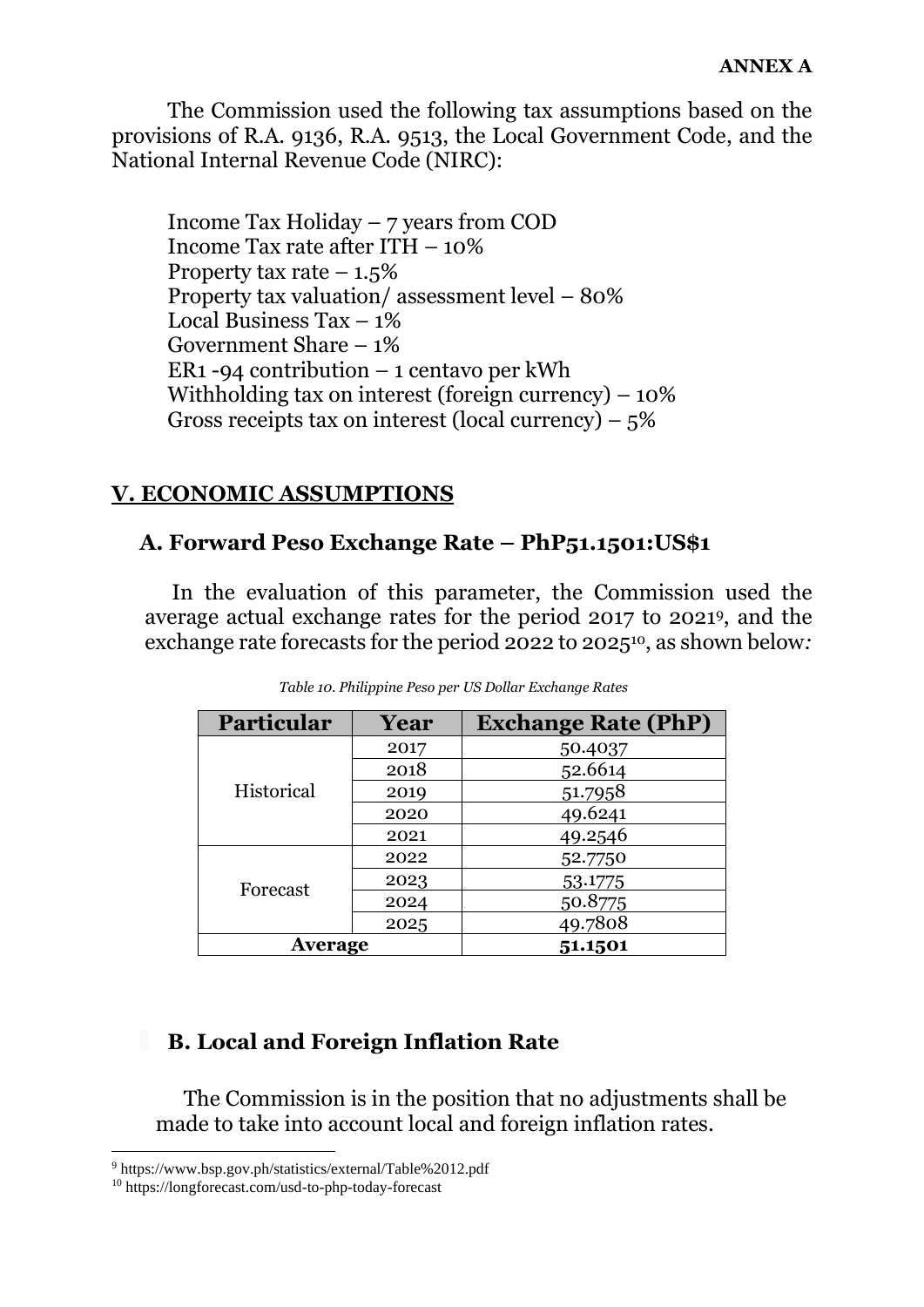#### **C. Base PhP to US\$ Exchange Rate – PhP49.2546:US\$1**

The Commission used the base Peso Exchange Rate of PhP49.2546:US\$1<sup>11</sup>, which is the average Philippine Peso per US Dollar exchange rate for CY 2021.

#### **D. Base Local CPI – 128.75**

For consistency, the Commission used the base local CPI of 128.7512, which is the average CPI for CY 2021.

## **Solar GEAR Price**

In summary, the following assumptions were used in calculating the Solar GEAR Price:

| <b>PARAMETERS</b>                                                                | <b>GEAR PRICE</b>  |
|----------------------------------------------------------------------------------|--------------------|
| <b>TECHNICAL &amp; EPC ASSUMPTIONS</b>                                           |                    |
| <b>Installed Capacity</b><br>1.                                                  | 100.612 MWdc       |
| Project Economic Useful Life<br>2.                                               | 25 years           |
| 3.<br>FIT Period                                                                 | 20 years           |
| Construction Period from finance closing<br>4.                                   | 24 months          |
| 5.<br><b>Net Capacity Factor</b>                                                 | 21.33%             |
| Equipment Cost, Transportation to project site,<br>6.<br><b>Balance of Plant</b> |                    |
| 7.<br><b>Switchyard and Transformers</b>                                         |                    |
| <b>Transmission Interconnection Distance</b><br>8.                               | US\$864.12/kW      |
| 9.<br><b>Transmission Interconnection Cost</b>                                   |                    |
| <b>Access/ Service Roads Distance</b><br>10.                                     |                    |
| 11.<br><b>Access/ Service Roads Cost</b>                                         |                    |
| 12.<br><b>Other Development Costs</b>                                            |                    |
| 13. Value-Added Tax on Importation                                               | 12%                |
| 14. Initial Working Capital                                                      | 0% of EPC          |
| 15. Contingency Allowance                                                        | 0% of total cost   |
| <b>OPERATING ASSUMPTIONS</b>                                                     |                    |
| 16. O&M Cost                                                                     | US\$482,743.12/yr. |
| 17. O&M + Spares as a % of EPC, T/line, & Sub-stn                                | 0.56%              |

<sup>11</sup> https://www.bsp.gov.ph/statistics/external/Table%2012.pdf

<sup>12</sup> Philippine Statistics Authority January2021-December 2021 (2012=100)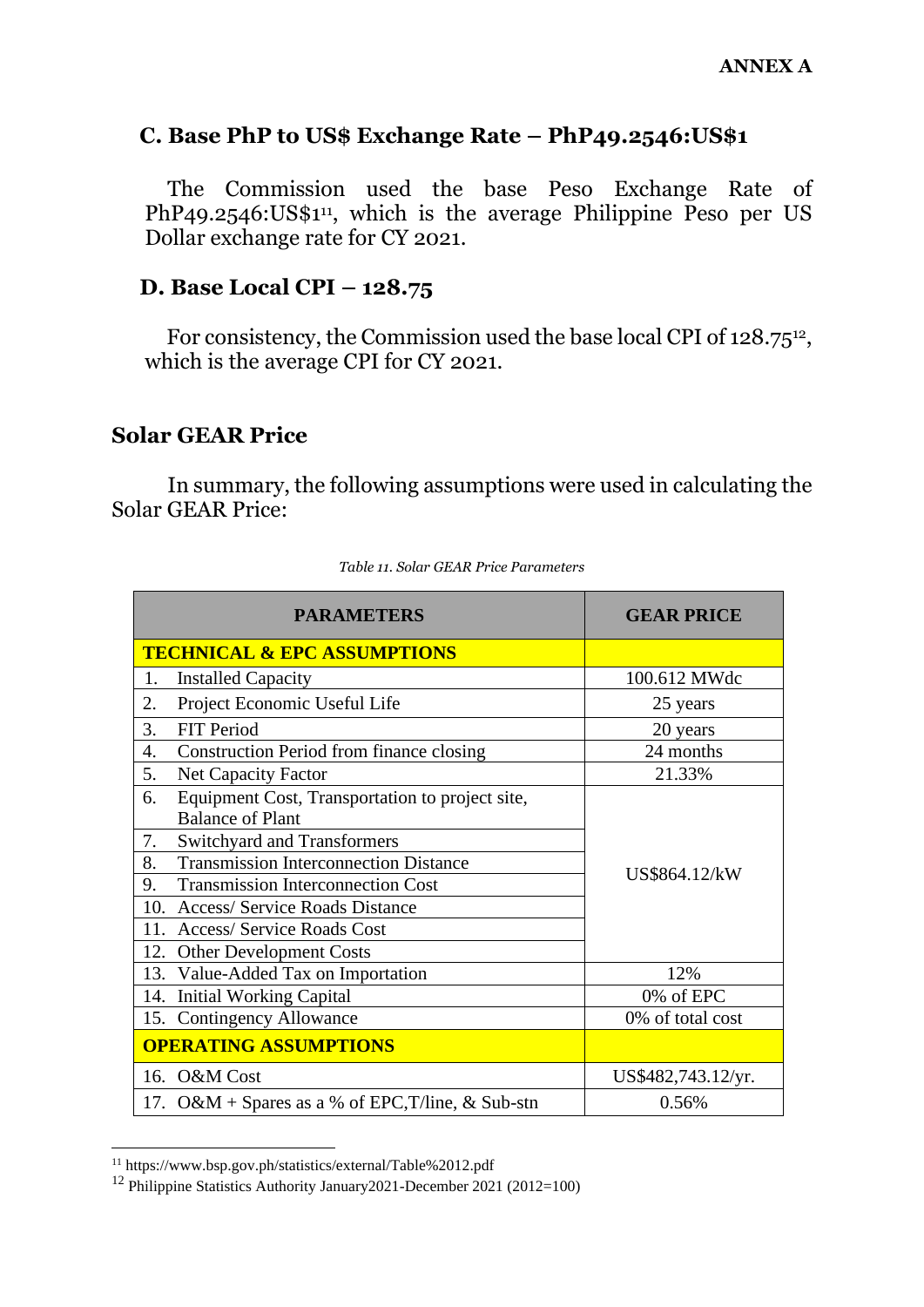| 18. VAT Recovery Level                              | 100% of VAT                                 |
|-----------------------------------------------------|---------------------------------------------|
| 19. VAT Recovery Period                             | 5 years after COD                           |
| 20. CER Proceeds                                    | None                                        |
| <b>DEBT &amp; EQUITY ASSUMPTIONS</b>                |                                             |
| 21. Local-to-Foreign Capital Ratio                  | 70:30                                       |
| 22.<br><b>Upfront and other Financing Fees</b>      | 2%                                          |
| 23. Commitment Fees                                 | 0.50%                                       |
| 24. Interest Rate - Local Debt                      | 5.81%                                       |
| 25. Interest Rate – Foreign Debt                    | 5.81%                                       |
| 26. Repayment Period – Local Debt                   | 10 years from end of<br><b>Grace Period</b> |
| 27. Repayment Period - Foreign Debt                 | N/A                                         |
| 28. Grace Period - Local and Foreign Debt           | 6 months from COD                           |
| 29. Debt-to-Equity Ratio                            | 70:30                                       |
| 30. WACC - Pre Tax Rate                             | 8.6%                                        |
| Onshore Equity IRR - Nominal<br>31.                 | 13.67%                                      |
| <b>TAX ASSUMPTIONS</b>                              |                                             |
| 32.<br>Income Tax Holiday (ITH)                     | 7 yrs. from COD                             |
| 33. Income Tax Rate after ITH                       | 10%                                         |
| 34. Property Tax Rate                               | 1.5%                                        |
| 35. Property Tax Valuation/Assessment Level         | 80%                                         |
| 36. Local Business Tax Rate                         | 1%                                          |
| 37. Government Share                                | 1%                                          |
| 38. ER 1-94 Contribution                            | 1 centavo per kWh                           |
| 39. Withholding Tax on Interest (Foreign Currency)  | 10%                                         |
| 40. Gross Receipts Tax on Interest (local currency) | 5%                                          |
| <b>ECONOMIC ASSUMPTIONS</b>                         |                                             |
| 41. Forward Peso to US\$ Exchange Rate              | Fixed at<br>PhP51.15:US\$1                  |
| 42. Local Inflation Rate                            | N/A                                         |
| 43. Foreign Inflation Rate                          | N/A                                         |
| 44. Base PhP to US\$ Exchange Rate                  | PhP49.2546:US\$1                            |
| 45. Base Local CPI                                  | 128.75                                      |

Applying all the foregoing assumptions and parameters, the calculated **Solar GEAR Price is PhP3.6248/kWh and not subject to any adjustment or escalation**.

# **Price Comparison with PSA**

The Commission also compared the Solar GEAR Price to recently approved PSA's with similar technical and other pending cases before the Commission, to wit: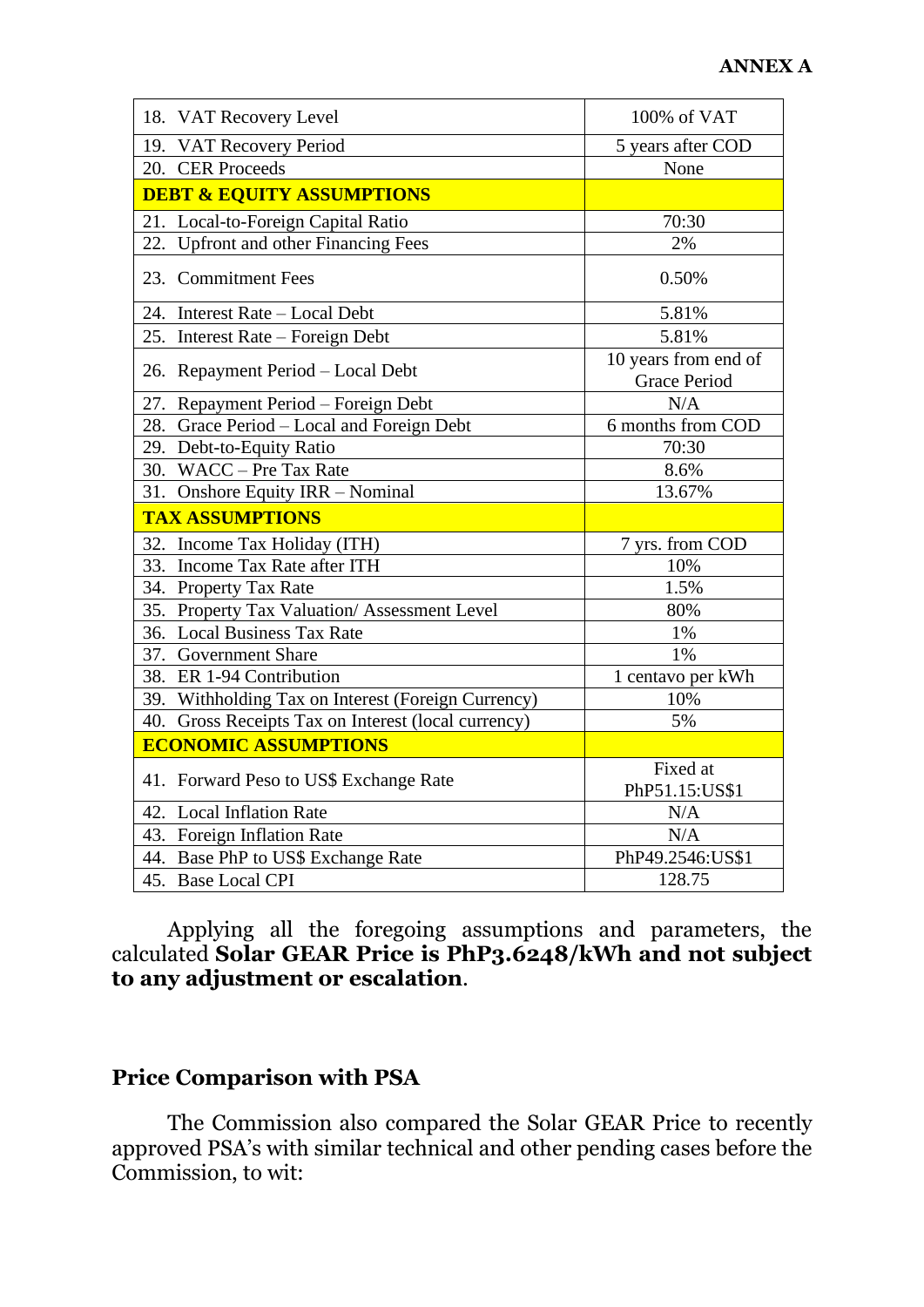| <b>Plant Name</b>                                                            | <b>ERC Case</b>         | <b>Proposed</b><br><b>Rates</b>              | <b>Approved</b><br><b>Rates</b>                 | <b>ERC</b>                     | Date of         |
|------------------------------------------------------------------------------|-------------------------|----------------------------------------------|-------------------------------------------------|--------------------------------|-----------------|
|                                                                              | <b>Number</b>           | (PhP/kWh)                                    |                                                 | <b>Status</b>                  | <b>Approval</b> |
| Kirahon Solar<br>Energy<br>Corporation<br>(KSEC)                             | 2014-020 RC             | 9.68                                         | 8.75                                            | With Final<br>Authority        | 10/22/14        |
| Philippine<br><b>Solar Energy</b><br>One, Inc. (nv<br>vogt SE <sub>1</sub> ) | 2014-048 RC             | 9.79                                         | 7.50                                            | With Final<br>Authority        | 10/25/16        |
| Sun-Asia<br>Energy, Inc.<br>$(SEI)$ -<br>Bukidnon                            | 2016-099 RC             | 9.50                                         | 8.302                                           | With Final<br>Authority        | 12/05/17        |
| Sun-Asia<br>Energy, Inc.<br>$(SEI)$ -<br>Pangasinan                          | 2016-154 RC             | 7.80                                         | 6.58                                            | With Final<br>Authority        | 12/19/17        |
| Powersource<br><b>First Bulacan</b><br>Solar, Inc.<br>(PFBS)                 | 2017-012 RC             | 4.69 subject<br>to 2% annual<br>escalation   | 4.69 subject<br>to $2%$<br>annual<br>escalation | <b>With Final</b><br>Authority | 02/28/19        |
| Solar<br>Philippines<br>Tanauan<br>Corporation<br>(SPTC)                     | 2017-014 RC             | 5.39 subject<br>to annual<br>escalation      | 5.39 subject<br>to annual<br>escalation         | <b>With Final</b><br>Authority | 05/28/19        |
| Solar<br>Philippines<br>Tarlac<br>Corporation<br>(SPTC)                      | 2017-094 RC             | 2.9999<br>subject to<br>annual<br>escalation | 2.9999<br>subject to<br>annual<br>escalation    | Interim<br>Relief              | 20/02/21        |
|                                                                              | <b>Solar GEAR Price</b> | 3.6248                                       |                                                 |                                |                 |

*Table 12. Solar PSAs with Approvals*

## **Solar GEAR Price vis-à-vis FIT2 Rate**

In determining the reasonableness of the Solar GEAR Price, the Commission compared the same with the Solar FIT2 Rate and found that the Solar GEAR Price is lower.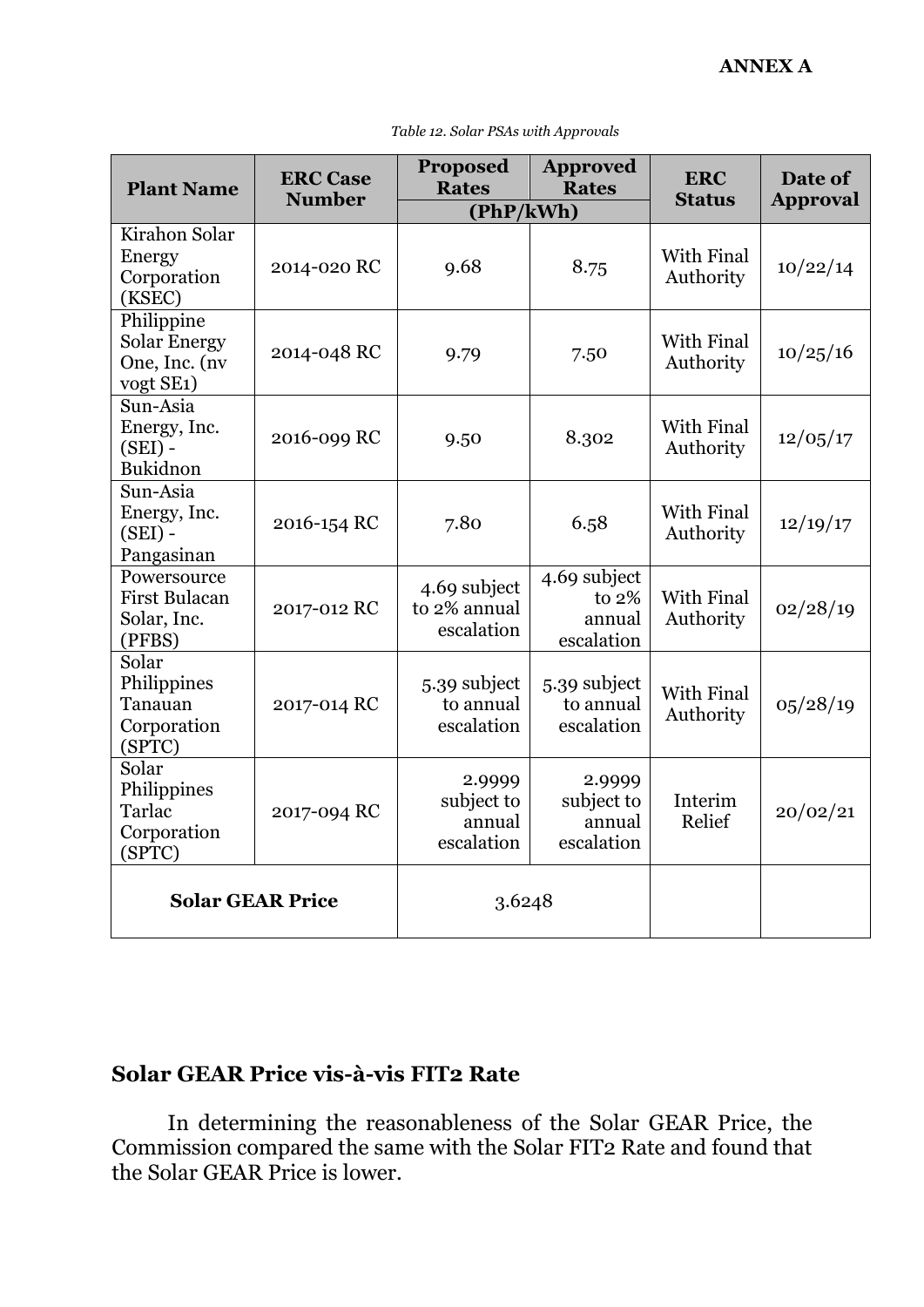| <b>RE</b> Tech | Solar FIT 2 | <b>Solar GEAR</b><br><b>Price</b>           | <b>Difference</b> |
|----------------|-------------|---------------------------------------------|-------------------|
| Solar          |             | PhP8.69/kWh   PhP3.6248/kWh   PhP5.0652/kWh |                   |

## **Global Levelized Cost of Electricity (LCOE)**

The Solar GEAR Price is comparable with the typical global Levelized Cost of Electricity (LCOE) for Solar as reported by International Renewable Energy Agency (IRENA), REN21 Renewables Now<sup>13</sup> (REN21), and ERC's previously Final Approved Power Supply Agreement for Solar, to wit:

#### **REN21**

*Figure 1. Total installed cost of electricity by technology, 2010 and 2020.*

|               |       | <b>Levelised cost of electricity</b><br>(2020 USD/kWh) |                          |  |
|---------------|-------|--------------------------------------------------------|--------------------------|--|
|               | 2010  | 2020                                                   | <b>Percent</b><br>change |  |
| Bioenergy     | 0.076 | 0.076                                                  | $0\%$                    |  |
| Geothermal    | 0.049 | 0.071                                                  | 45%                      |  |
| Hydropower    | 0.038 | 0.044                                                  | 18%                      |  |
| Solar PV      | 0.381 | 0.057                                                  | $-85%$                   |  |
| CSP           | 0.340 | 0.108                                                  | $-68%$                   |  |
| Onshore wind  | 0.089 | 0.039                                                  | $-56%$                   |  |
| Offshore wind | 0.162 | 0.084                                                  | $-48%$                   |  |

## **IRENA**

*Figure 2. Global Levelized Cost of Electricity from newly commissioned utility-scale Renewable Power Generation Technologies, 2010 and 2020*

<sup>13</sup> https://www.ren21.net/